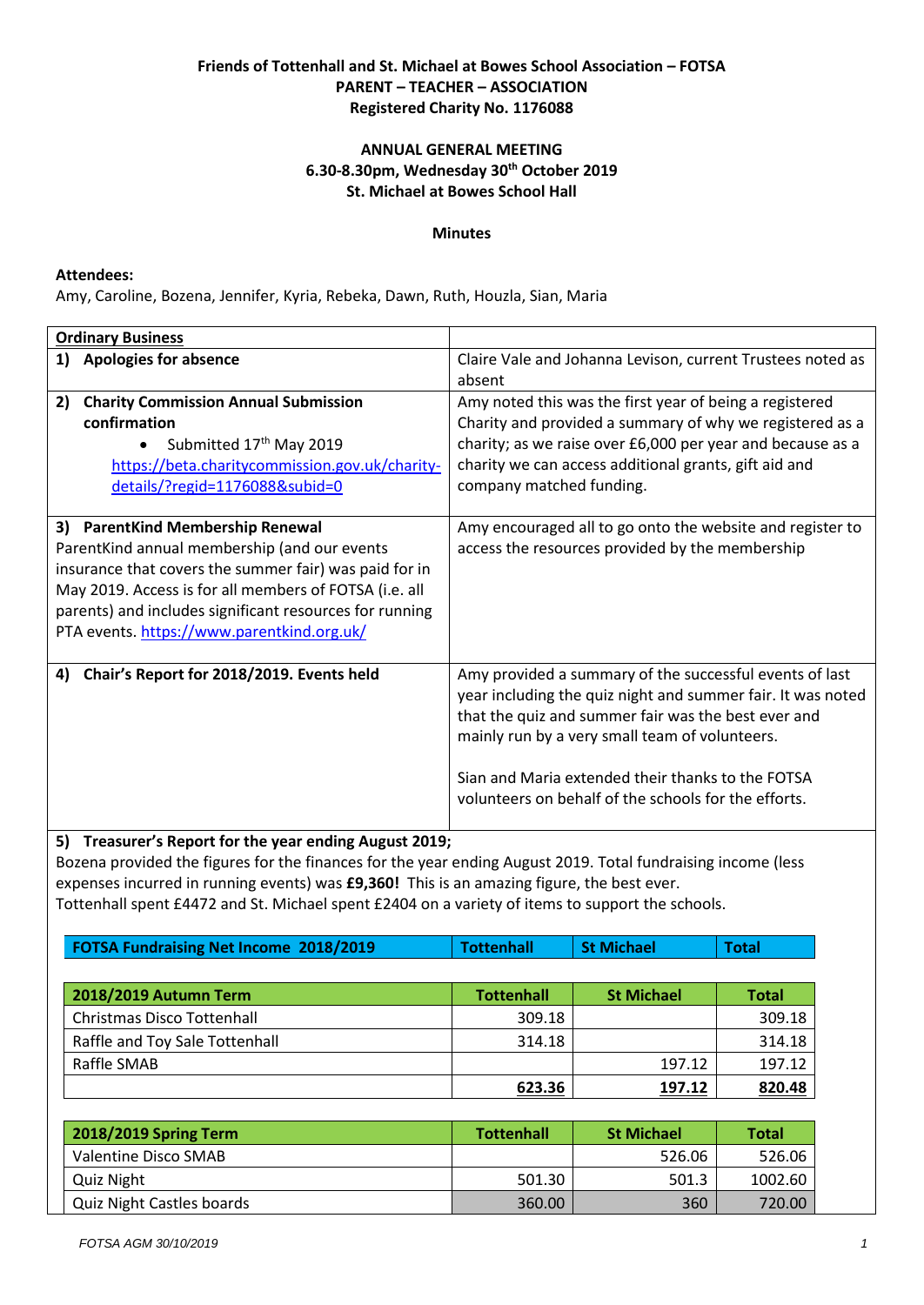| Happy bag collection            | 278.85  |         | 278.85  |
|---------------------------------|---------|---------|---------|
| Easter Raffle                   | 83.27   | 267.65  | 350.92  |
| Defibrillator fundraising event | 286.25  |         | 286.25  |
|                                 | 1509.67 | 1655.01 | 3164.68 |

| 2018/2019 Summer Term       | <b>Tottenhall</b> | <b>St Michael</b> | <b>Total</b> |
|-----------------------------|-------------------|-------------------|--------------|
| Uniform sale                | 15.05             | 15.05             | 30.1         |
| Summer fair/Non uniform day | 202.91            | 197.11            | 400.02       |
| Summer Fair/Castle boards   | 2290.26           | 2290.26           | 4580.52      |
| Cinema day                  | 130.8             |                   |              |
| Easyfundraising             | 182.42            | 182.42            | 364.84       |
| Happy bag collection        | 144.95            |                   |              |
|                             | 2966.39           | 2684.84           | 5375.48      |

| 2018/2019 Totals for the year | 5099.42 | 4536.97 | 9360.64 |
|-------------------------------|---------|---------|---------|
|-------------------------------|---------|---------|---------|

|                                                              | <b>St Michael</b> | <b>Tottenhall</b> |
|--------------------------------------------------------------|-------------------|-------------------|
| Joint Events to be divided between the schools bank accounts | 5330.62           | 364.84            |
|                                                              | 2665.31           | 182.42            |
| Amount to be transferred to Tottenhall                       | 2482.89           |                   |

**Schools spending Tottenhall State State State State State State State State State State State State State State State State State State State State State State State State State State State State State State State Sta** 

**Autumn Term 1988 Coaches to Millfield Theatre, cushions, rug 1000.00** Coaches to Millfield Theatre, cushions, rug Bookbags 400.00 Christmas tree 49.95 Total **1400.00** Total **2404.95**

| <b>Spring Term</b>                         | <b>Tottenhall</b> | <b>Spring Term</b> | <b>St Michael</b> |
|--------------------------------------------|-------------------|--------------------|-------------------|
| Coaches to Millfield Theatre and presents, |                   |                    |                   |
| Garden Clock                               | 1496.54           |                    |                   |
| Elmer books                                | 10                |                    |                   |
| Coaches childhood museum and maritime      |                   |                    |                   |
| museum                                     | 347               |                    |                   |
| Total                                      | 1853.54           | Total              | 0.00              |

| <b>Summer Term</b> | <b>Tottenhall</b> | <b>Summer Term</b> | <b>St Michael</b> |
|--------------------|-------------------|--------------------|-------------------|
| Fish Tank          | 1168.17           |                    |                   |
| Garden bits        | 51.25             |                    |                   |
| Total              | 1219.42           |                    |                   |

| <b>Grand Total Spent Tottenhall</b> | 4472.96 |
|-------------------------------------|---------|
|                                     |         |

| <b>Autumn Term</b>        | <b>St Michael</b> |
|---------------------------|-------------------|
| Year 4 Chairs             | 1560.00           |
| Christmas tree            | 49.95             |
| <b>Christmas Presents</b> | 720.00            |
| <b>Christmas Crackers</b> | 75.00             |
| Total                     | 2404.95           |

| <b>Spring Term</b> | <b>St Michael</b> |
|--------------------|-------------------|
|                    |                   |
|                    |                   |
|                    |                   |
|                    |                   |
| Total              | 0.00              |

| <b>Summer Term</b> | <b>St Michael</b> |
|--------------------|-------------------|
|                    |                   |
|                    |                   |
|                    |                   |

| 2404.95 |
|---------|
|         |

 $\overline{\phantom{a}}$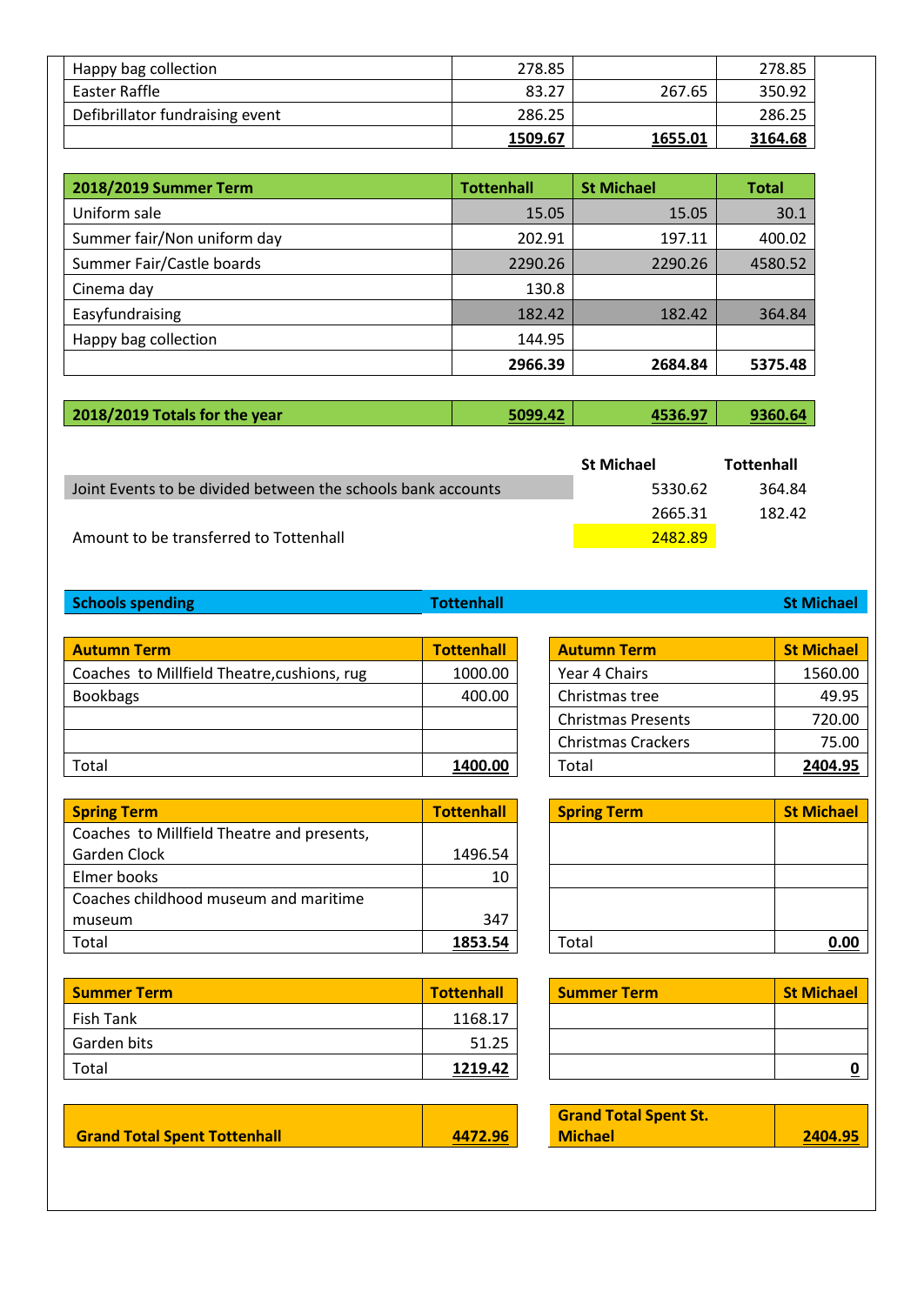| <b>Election of Officers and Trustees of the</b><br>6)<br>Committee for 2019/2020;<br>Chairperson - The Chair directs the FOTSA<br>meetings, liaises with the schools and ensures<br>that the FOTSA committee are working<br>together to plan events and fundraising. The<br>Chair is a signatory on the FOTSA bank<br>accounts.<br>Treasurer - The Treasurer ensures financial<br>$\bullet$<br>records are kept, liaising with school offices<br>and prepares reports on funds. The Treasurer<br>assists to provide small change floats for<br>events and to bag and deposit proceeds from<br>events. The Treasurer is a signatory on the<br>FOTSA bank accounts.<br>Vice Chair(s) $-$ As per Chair or where split<br>٠<br>distributes the meeting agenda, takes minutes<br>of meetings and distributes the minutes to<br>schools and attendees.<br><b>Charity Trustees - Responsible for the Charity</b><br>and listed on the Charity Commission record | Amy was nominated and seconded to the role of<br>$\bullet$<br>Chair again.<br>Bozena was nominated and seconded to the role<br>of Treasurer again<br>Caroline, Houzla and Kyria were appointed as Vice<br>Chairs<br>Charity trustees Amy and Sian to continue, with<br>Claire and Johanna to be replaced by Caroline and<br>Maria                                                                                                                                                                                                                                                                                                                                                                                                                                                                                                                                                                                                                                                                                                                                                                                                                                                  |
|----------------------------------------------------------------------------------------------------------------------------------------------------------------------------------------------------------------------------------------------------------------------------------------------------------------------------------------------------------------------------------------------------------------------------------------------------------------------------------------------------------------------------------------------------------------------------------------------------------------------------------------------------------------------------------------------------------------------------------------------------------------------------------------------------------------------------------------------------------------------------------------------------------------------------------------------------------|------------------------------------------------------------------------------------------------------------------------------------------------------------------------------------------------------------------------------------------------------------------------------------------------------------------------------------------------------------------------------------------------------------------------------------------------------------------------------------------------------------------------------------------------------------------------------------------------------------------------------------------------------------------------------------------------------------------------------------------------------------------------------------------------------------------------------------------------------------------------------------------------------------------------------------------------------------------------------------------------------------------------------------------------------------------------------------------------------------------------------------------------------------------------------------|
| 2019/2020 Planning<br>7)<br>Non-event activities<br>$\triangleright$ Community engagement<br>Classlist - A decision was made last<br>year to close the Classlist site<br>Facebook - A page was created<br>٠<br>https://www.facebook.com/fotsapta<br>WhatsApp - encouraging class<br>$\bullet$<br>WhatsApp groups                                                                                                                                                                                                                                                                                                                                                                                                                                                                                                                                                                                                                                         | The meeting discussed how to increase promotion of the<br>Facebook page which will have information about FOTSA<br>events.<br>Schools to include on newletters and to put<br>$\bullet$<br>something in classroom windows<br>The meeting discussed how to increase participation of<br>parents on the WhatsApp groups.<br>Some of the parents present shared what they use<br>their class WhatsApp groups for - questions about<br>PE kits, class trips, homework. Some WhatsApp<br>groups are very active, some are silent.<br>Noted that there are currently WhatsApp groups<br>running for Reception, year 1, year 2 and some<br>classes of year 5<br>Agreed that (assuming the admins of these groups<br>are happy to do so) the mobile number of the<br>group admin can be left with the school offices,<br>and if parents would like to join a group they can<br>then ask the offices for the number.<br>FOTSA will supply schools with a list of<br>$\circ$<br>known group admins and their phone<br>numbers<br>Schools will then encourage parent to sign<br>$\circ$<br>up, sending out communication<br>A small poster to be put up in the<br>$\circ$<br>classroom windows |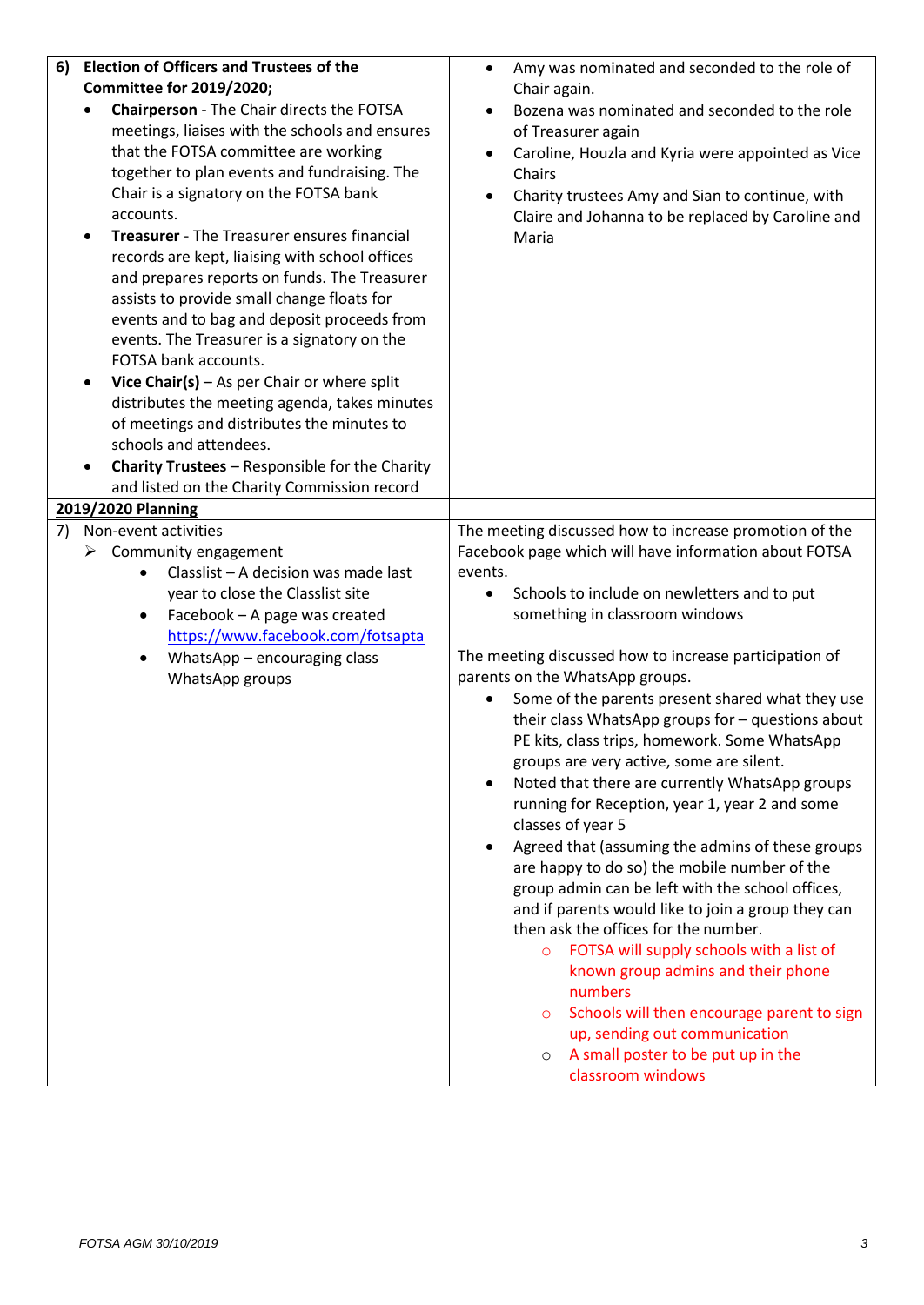|                                                                                                                                                                                                          | Easyfundraising -<br>➤<br>https://www.easyfundraising.org.uk/causes/fo<br>tsa/<br>Since starting FOTSA has raised £510 with only<br>31 supporters.<br>Happy bags – dates tbc                                                                                                                                                                                                                                                                                                           | Agreed that Easyfundraising is the easiest fundraising for<br>FOTSA. Once you get in the habit of using it for every<br>online shopping it is easy to raise money<br>Schools will send out communication on<br>EasyFundraising and include a small banner on<br>every newsletter<br>A target board to be run with a sign up target -<br>100 supporters signed up by Christmas<br>Happy Bag dates were confirmed                                                                |  |
|----------------------------------------------------------------------------------------------------------------------------------------------------------------------------------------------------------|----------------------------------------------------------------------------------------------------------------------------------------------------------------------------------------------------------------------------------------------------------------------------------------------------------------------------------------------------------------------------------------------------------------------------------------------------------------------------------------|--------------------------------------------------------------------------------------------------------------------------------------------------------------------------------------------------------------------------------------------------------------------------------------------------------------------------------------------------------------------------------------------------------------------------------------------------------------------------------|--|
|                                                                                                                                                                                                          |                                                                                                                                                                                                                                                                                                                                                                                                                                                                                        | 8 <sup>th</sup> Jan 2020<br>$\bullet$<br>16 <sup>th</sup> July 2020<br>12 <sup>th</sup> Jan 2021<br>7 <sup>th</sup> July 2021                                                                                                                                                                                                                                                                                                                                                  |  |
| Potential events for 2019/2020 and volunteers required. Meeting to discuss and vote to confirm that FOTSA<br>8)<br>should run/assist on the following proposed fundraising events on the proposed dates. |                                                                                                                                                                                                                                                                                                                                                                                                                                                                                        |                                                                                                                                                                                                                                                                                                                                                                                                                                                                                |  |
|                                                                                                                                                                                                          | 1. Christmas Raffle - held during school day near<br>end of term<br>FOTSA assisting with prize donations<br>٠                                                                                                                                                                                                                                                                                                                                                                          | Agreed to prepare the same posters as last year<br>$\bullet$<br>(Ruth)<br>10 posters and raffle flyer to go with<br>$\circ$                                                                                                                                                                                                                                                                                                                                                    |  |
|                                                                                                                                                                                                          | from local businesses. 4-6 volunteers,<br>evenings and weekends to contact<br>companies                                                                                                                                                                                                                                                                                                                                                                                                | tickets in bags<br>Agreed posters to be translated (Maria to arrange<br>within St. Michael)<br>Parents to request local companies to donate<br>prizes, but to hold off for big prizes for summer<br>fair raffle<br>FOTSA Lead: Ruth                                                                                                                                                                                                                                            |  |
|                                                                                                                                                                                                          | 2. Christmas Disco - Year 1&2 - Friday 13th<br><b>December</b><br>FOTSA set up hall for disco, sell tickets<br>$\bullet$<br>on the door, manage entrance<br>numbers, stock and sell popcorn,<br>drinks and biscuits and play music, and<br>clear away. Parents are required to<br>stay with their children. 6+ volunteers<br>on Friday 13th from 2.30-5pm                                                                                                                              | Agreed date - the children will be in Christmas<br>$\bullet$<br>Jumpers on this day<br>Agreed set up will be the same as last year<br>٠<br>Sian will prepare a poster<br>Parents required to help set up and sell drinks/<br>popcorn/ biscuits.<br>Poster to note that parents that volunteer by<br>emailing in advance can have free entry for their<br>child<br>Houzla, Caroline, Kyria can all assist on the day<br>FOTSA Lead: Kyria                                       |  |
|                                                                                                                                                                                                          | 3. Parents Quiz Evening and Dinner - Friday $7th$<br>February 2020<br>FOTSA design and put up advertising<br>for the event, get parents to sign up to<br>have an Estate agent board advertising<br>the event, sell tickets, write the quiz,<br>buy food, make the dinner, apply for<br>alcohol event license, order drinks,<br>receive delivery of drinks and food, set<br>up, sell drinks and raffle tickets, clear<br>away. In advance 6+ volunteers, on the<br>night 12+ volunteers | Concern raised that all our cooks from previous<br>$\bullet$<br>years may not be available<br>Jenny volunteered her husband to cook in<br>advance. Rebeka also volunteered to assist with<br>cooking. Houzla volunteered to help co-ordinate<br>cooks<br>Caroline has already asked Castles Estate Agent if<br>they will sponsor the boards again. Parents will be<br>needed to get sign ups<br>Planning for what to cook will be required soon<br><b>FOTSA Lead: Caroline</b> |  |
|                                                                                                                                                                                                          | 4. Valentines Disco - Thursday 13 <sup>th</sup> February<br>FOTSA run the tuck stall. In advance 2+<br>to buy sweets etc, on the day 3+ x 2<br>shifts                                                                                                                                                                                                                                                                                                                                  | Maria noted that staff and TA's are asked to stay,<br>$\bullet$<br>so not a problem if parents cannot assist<br>Caroline offered to DJ to save the £100 on a DJ<br>cost<br>Caroline to investigate getting a Costco card for                                                                                                                                                                                                                                                   |  |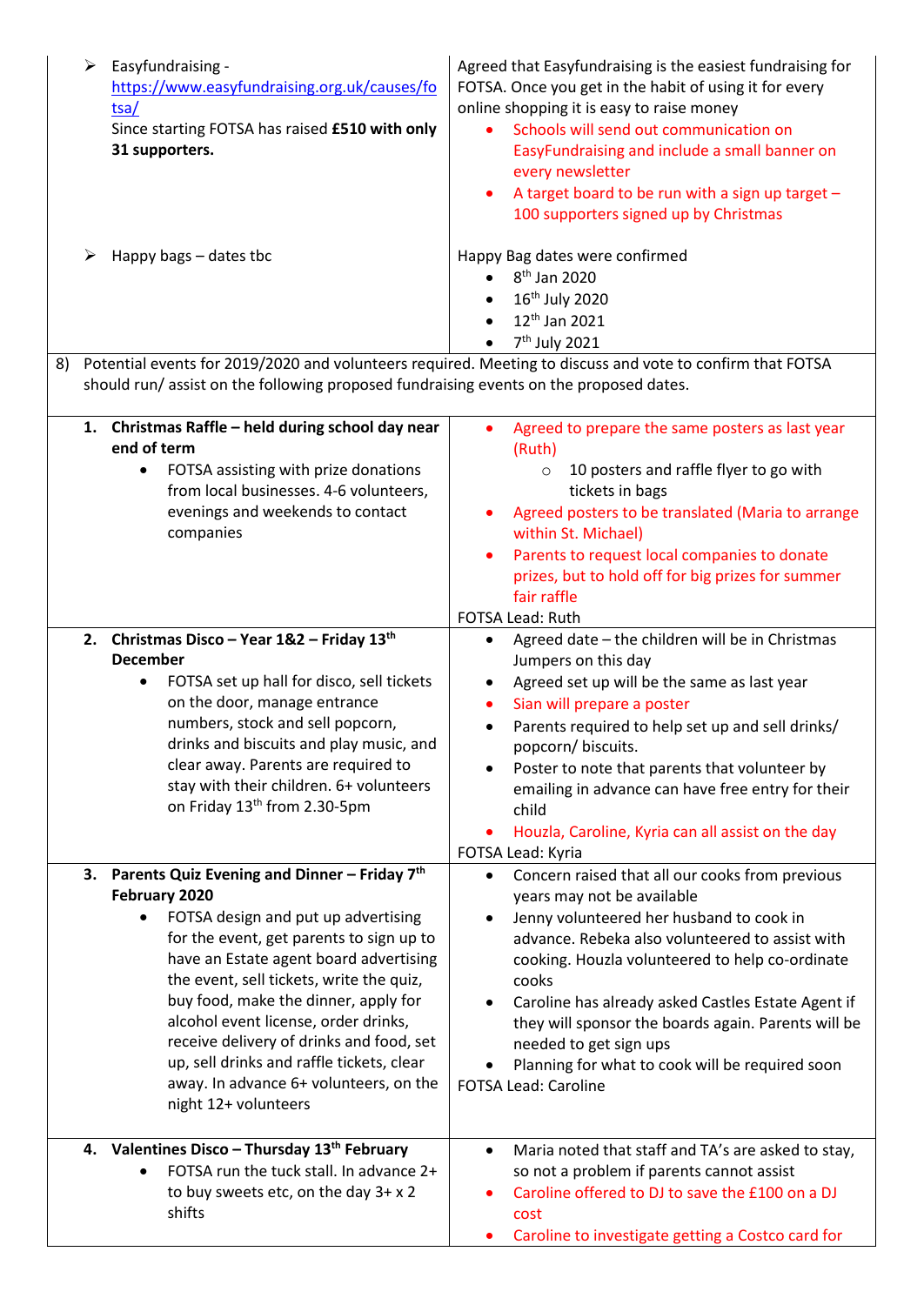|                                                                                                                                                                                                                                                                                                                                                                 | the charity FOTSA                                                                                                                                                                                                                                                                                                                                                                                                                                                                                                                        |
|-----------------------------------------------------------------------------------------------------------------------------------------------------------------------------------------------------------------------------------------------------------------------------------------------------------------------------------------------------------------|------------------------------------------------------------------------------------------------------------------------------------------------------------------------------------------------------------------------------------------------------------------------------------------------------------------------------------------------------------------------------------------------------------------------------------------------------------------------------------------------------------------------------------------|
| 5. Cake Sale/ Craft event (near to Mother's Day)<br>after school 3.15-4.30,<br>This event was not run in March 2019<br>$\bullet$<br>due to insufficient volunteers with<br>time. FOTSA bake cakes, sell cakes, set<br>up craft activities for a small fee<br>(50p/£1) such as card making/<br>colouring in/ paper flowers/cake<br>decorating.                   | Agreed this event should be run again. Recent<br>$\bullet$<br>cake sales have gone down well.<br>Date agreed Thursday 19th March<br>Maria suggested that Year 6 to be asked to run the<br>craft tables if items and guidance provided<br>FOTSA Lead: Bozena                                                                                                                                                                                                                                                                              |
| 6. Summer Fair - Saturday 20th June 2020<br>FOTSA organise all of the Summer Fair.<br>10+ Volunteers needed evenings/<br>weekends planning and preparation,<br>contacting advertisers and getting<br>sponsorships/ raffle and auction prizes.<br>In the 2 weeks leading up to the fair<br>20+ volunteers are required. On the<br>day 50+ volunteers needed.     | Date confirmed, hope for good weather<br>$\bullet$<br>Planning will need to start a long way in advance -<br>parents who did last years fair noted that they<br>have ideas for improvements<br>FOTSA Lead: Amy                                                                                                                                                                                                                                                                                                                           |
| Nearly New Sale (new event) - Saturday in<br>7.<br>November 2020?<br>This event has not been run by FOTSA<br>$\bullet$<br>before but is popular with other PTA's.<br>Parents pay for a table / space (£20-<br>£30) and sell their own items. FOTSA<br>would need to advertise, rganize in<br>advance and run on the day. Cake, tea<br>and coffee would be sold. | This was raised as a potential and agreed would be<br>$\bullet$<br>worthwhile to run<br>Maria noted that St. Michael's are doing a Winter<br>$\bullet$<br>Wonderland this year where children will sell<br>items they have made within their entrepreneurs<br>scheme of work. It was considered whether next<br>year these events could be merged, which would<br>increase attendance.<br>Saturday towards the end of November 2020 1-<br>3pm was provisionally agreed.<br>Action: To investigate Bounds Green school nearly<br>new sale |
| 8. 2 <sup>nd</sup> hand uniform sales at Parents Evening<br>(March - dates tbc)<br>This was attempted last year. A good<br>$\bullet$<br>amount of 2 <sup>nd</sup> hand uniform was<br>donated, but there were insufficient<br>volunteers to run the stall from 3-7pm                                                                                            | Schools agreed to communicate to request<br>$\bullet$<br>uniform - good response received last time<br>There were not enough parent volunteers to run<br>$\bullet$<br>the stalls last time<br>Parents' evenings are 10 <sup>th</sup> March - Tottenhall, 26 <sup>th</sup><br>March St. Michael.<br>Sian will put up clothes rails and uniform at<br><b>Tottenhall parents evening</b><br>Maria will look into staff volunteers for St. Michael                                                                                           |
| Film nights (no dates proposed)<br>9.<br>A number of these were successfully<br>run by Tottenhall afterschool mid-<br>week. Ticketed with limited numbers<br>of children and staffed by teachers                                                                                                                                                                | Sian confirmed the school council will be<br>organizing these again. Small events run by staff                                                                                                                                                                                                                                                                                                                                                                                                                                           |
| 10. Sponsorship activity event - British Heart                                                                                                                                                                                                                                                                                                                  | Amy noted that a request had been sent to British<br>$\bullet$                                                                                                                                                                                                                                                                                                                                                                                                                                                                           |